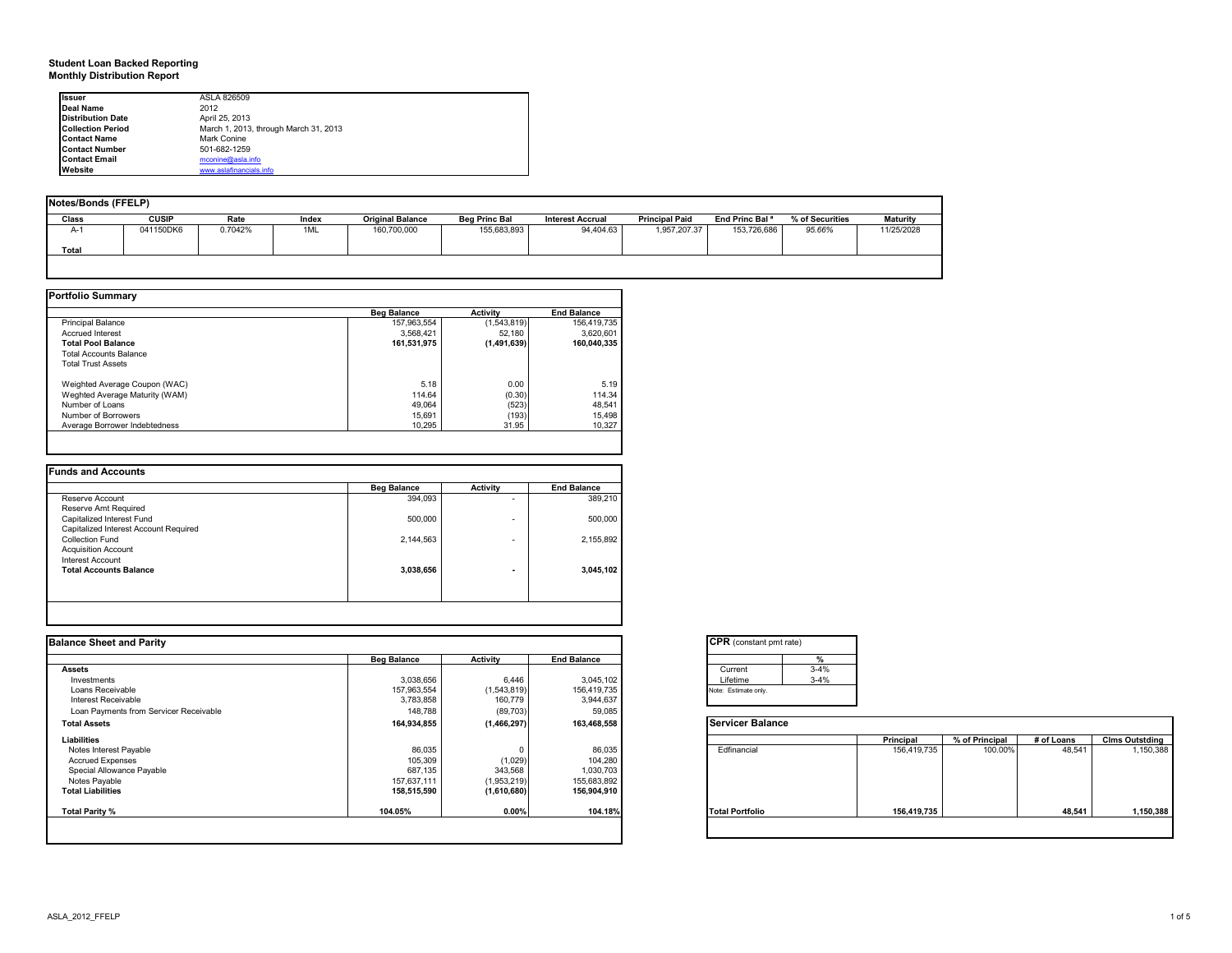#### **Student Loan Backed Reporting Monthly Distribution Report**

|                         | # of Loans |        |             | Principal   |           | % of Principal |           | <b>WAC</b> | <b>WARM</b> |        |
|-------------------------|------------|--------|-------------|-------------|-----------|----------------|-----------|------------|-------------|--------|
|                         | Beginning  | Ending | Beginning   | Ending      | Beginning | Ending         | Beginning | Ending     | Beginning   | Ending |
| In School               | 2,188      | 2,134  | 6,809,833   | 6,665,283   | 4.31%     | 4.26%          | 5.78      | 5.78       | 119.92      | 119.81 |
| Grace                   | 874        | 902    | 2,547,452   | 2,637,781   | 1.61%     | 1.69%          | 5.83      | 5.81       | 119.52      | 116.85 |
| Repayment               |            |        |             |             |           |                |           |            |             |        |
| Current                 | 23,195     | 23,245 | 69,236,804  | 68,903,659  | 43.83%    | 44.05%         | 5.37      | 5.38       | 114.88      | 115.12 |
| 31-60 Days Delinquent   | 1,449      | 1,686  | 4,728,314   | 6,155,784   | 2.99%     | 3.94%          | 5.18      | 5.22       | 115.53      | 119.16 |
| 61-90 Days Delinquent   | 1,540      | 933    | 5,503,473   | 3,057,168   | 3.48%     | 1.95%          | 5.38      | 5.11       | 119.21      | 117.23 |
| 91-120 Days Delingent   | 567        | 998    | 1,855,004   | 3,489,888   | 1.17%     | 2.23%          | 5.38      | 5.43       | 115.40      | 116.13 |
| 121-180 Days Delinquent | 1,379      | 1,032  | 4,717,879   | 3,395,415   | 2.99%     | 2.17%          | 5.08      | 5.21       | 118.82      | 113.22 |
| 181-270 Days Delinquent | 1,268      | 1,312  | 4,114,912   | 4,360,959   | 2.60%     | 2.79%          | 5.08      | 5.09       | 120.26      | 122.70 |
| 271+ Days Delinguent    | 467        | 484    | 1,573,417   | 1,608,794   | 1.00%     | 1.03%          | 5.16      | 5.02       | 112.61      | 111.47 |
| <b>Total Repayment</b>  | 29,865     | 29,690 | 91,729,804  | 90,971,667  | 58.07%    | 58.16%         | 5.33      | 5.33       | 115.59      | 115.73 |
| Forbearance             | 5,646      | 5.444  | 22,712,035  | 22,062,050  | 14.38%    | 14.10%         | 5.25      | 5.29       | 122.92      | 121.25 |
| Deferment               | 10,398     | 10,051 | 33,816,979  | 32,979,347  | 21.41%    | 21.08%         | 5.12      | 5.11       | 117.20      | 117.27 |
| Claims in Progress      | 93         | 320    | 347.451     | 1,103,607   | 0.22%     | 0.71%          | 4.93      | 4.99       | 112.00      | 109.86 |
| <b>Claims Denied</b>    |            |        |             |             |           |                |           |            |             |        |
| <b>Total Portfolio</b>  | 49,064     | 48,541 | 157,963,554 | 156,419,735 | 100.00%   | 100.00%        | 5.30      | 5.31       | 117.23      | 116.98 |

### **Delinquency Status**

|                                     |           | # of Loans |                  | Principal  |                  | % of Principal |                  | <b>WAC</b> |           | <b>WARM</b> |
|-------------------------------------|-----------|------------|------------------|------------|------------------|----------------|------------------|------------|-----------|-------------|
|                                     | Beginning | Endina     | <b>Beainning</b> | Endina     | <b>Beainning</b> | Endina         | <b>Beainning</b> | Endina     | Beainning | Endina      |
| Current                             | 23,195    | 23,245     | 69,236,804       | 68,903,659 | 75.48%           | 75.74%         | 5.37             | 5.38       | 114.88    | 115.12      |
| 31-60 Days Delinquent               | 1.449     | 1,686      | 4,728,314        | 6,155,784  | 5.15%            | 6.77%          | 5.18             | 5.22       | 115.53    | 119.16      |
| 61-90 Days Delinquent               | 1,540     | 933        | 5,503,473        | 3,057,168  | 6.00%            | 3.36%          | 5.38             | 5.11       | 119.21    | 117.23      |
| 91-120 Days Delingent               | 567       | 998        | 1,855,004        | 3,489,888  | 2.02%            | 3.84%          | 5.38             | 5.43       | 115.40    | 116.13      |
| 121-180 Days Delinguent             | 1,379     | 1,032      | 4,717,879        | 3,395,415  | 5.14%            | 3.73%          | 5.08             | 5.21       | 118.82    | 113.22      |
| 181-270 Days Delinquent             | 1,268     | 1,312      | 4,114,912        | 4,360,959  | 4.49%            | 4.79%          | 5.08             | 5.09       | 120.26    | 122.70      |
| 271+ Days Delinquent                | 467       | 484        | 1,573,417        | 1,608,794  | 1.72%            | 1.77%          | 5.16             | 5.02       | 112.61    | 111.47      |
| <b>Total Portfolio in Repayment</b> | 29,865    | 29,690     | 91,729,804       | 90.971.667 | 100.00%          | 100.00%        | 5.33             | 5.33       | 115.59    | 115.73      |

| Portfolio by Loan Type           |                  |            |             |             |                  |                |                  |            |                  |             |
|----------------------------------|------------------|------------|-------------|-------------|------------------|----------------|------------------|------------|------------------|-------------|
|                                  |                  | # of Loans |             | Principal   |                  | % of Principal |                  | <b>WAC</b> |                  | <b>WARM</b> |
|                                  | <b>Beginning</b> | Ending     | Beginning   | Endina      | <b>Beainning</b> | Ending         | <b>Beainning</b> | Endina     | <b>Beginning</b> | Ending      |
| Subsidized Consolidation Loans   |                  |            |             |             |                  |                |                  |            |                  |             |
| Unsubsidized Consolidation Loans |                  |            |             |             |                  |                |                  |            |                  |             |
| Subsidized Stafford Loans        | 27,249           | 26.977     | 74.527.231  | 73.812.979  | 47.18%           | 47.19%         | 5.16             | 5.16       | 115.76           | 115.49      |
| Unsubsidized Stafford Loans      | 19,984           | 19,751     | 76,372,689  | 75,661,634  | 48.35%           | 48.37%         | 5.22             | 5.22       | 121.20           | 120.94      |
| PLUS/GradPLUS Loans              | 1,831            | 1.813      | 7,063,634   | 6,945,121   | 4.47%            | 4.44%          | 7.74             | 7.75       | 89.77            | 89.72       |
| SLS Loans                        |                  |            |             |             |                  |                |                  |            |                  |             |
| <b>Total Portfolio</b>           | 49,064           | 48,541     | 157,963,554 | 156,419,735 | 100.00%          | 100.00%        | 5.30             | 5.31       | 117.23           | 116.98      |

| Portfolio by Program Type                  |                  |            |             |                  |           |                |            |        |             |        |
|--------------------------------------------|------------------|------------|-------------|------------------|-----------|----------------|------------|--------|-------------|--------|
|                                            |                  | # of Loans |             | <b>Principal</b> |           | % of Principal | <b>WAC</b> |        | <b>WARM</b> |        |
|                                            | <b>Beginning</b> | Endina     | Beginning   | Ending           | Beginning | Ending         | Beginning  | Ending | Beginning   | Ending |
| Graduate / 4-Year Loans                    | 37,728           | 37,321     | 127,995,607 | 126,667,048      | 81.03%    | 80.98%         | 5.30       | 5.30   | 118.18      | 117.95 |
| 2-Year Loans                               | 10,338           | 10,231     | 27,625,958  | 27.427.214       | 17.49%    | 17.53%         | 5.31       | 5.31   | 113.17      | 112.86 |
| Proprietary / Technical / Vocational Loans | 996              | 987        | 2,338,549   | 2.322.076        | 1.48%     | 1.48%          | 5.33       | 5.34   | 112.94      | 113.23 |
| Unknown (Consolidation) Loans              |                  |            |             |                  |           |                |            |        |             |        |
| Other Loans                                |                  |            | 3,440       | 3,397            | 0.0022%   | 0.0022%        | 6.80       | 6.80   | 82.62       | 82.81  |
| <b>Total Portfolio</b>                     | 49,064           | 48,541     | 157,963,554 | 156,419,735      | 100.00%   | 100.00%        | 5.30       | 5.31   | 117.23      | 116.98 |
|                                            |                  |            |             |                  |           |                |            |        |             |        |
|                                            |                  |            |             |                  |           |                |            |        |             |        |

#### ASLA\_2012\_FFELP 2 of 5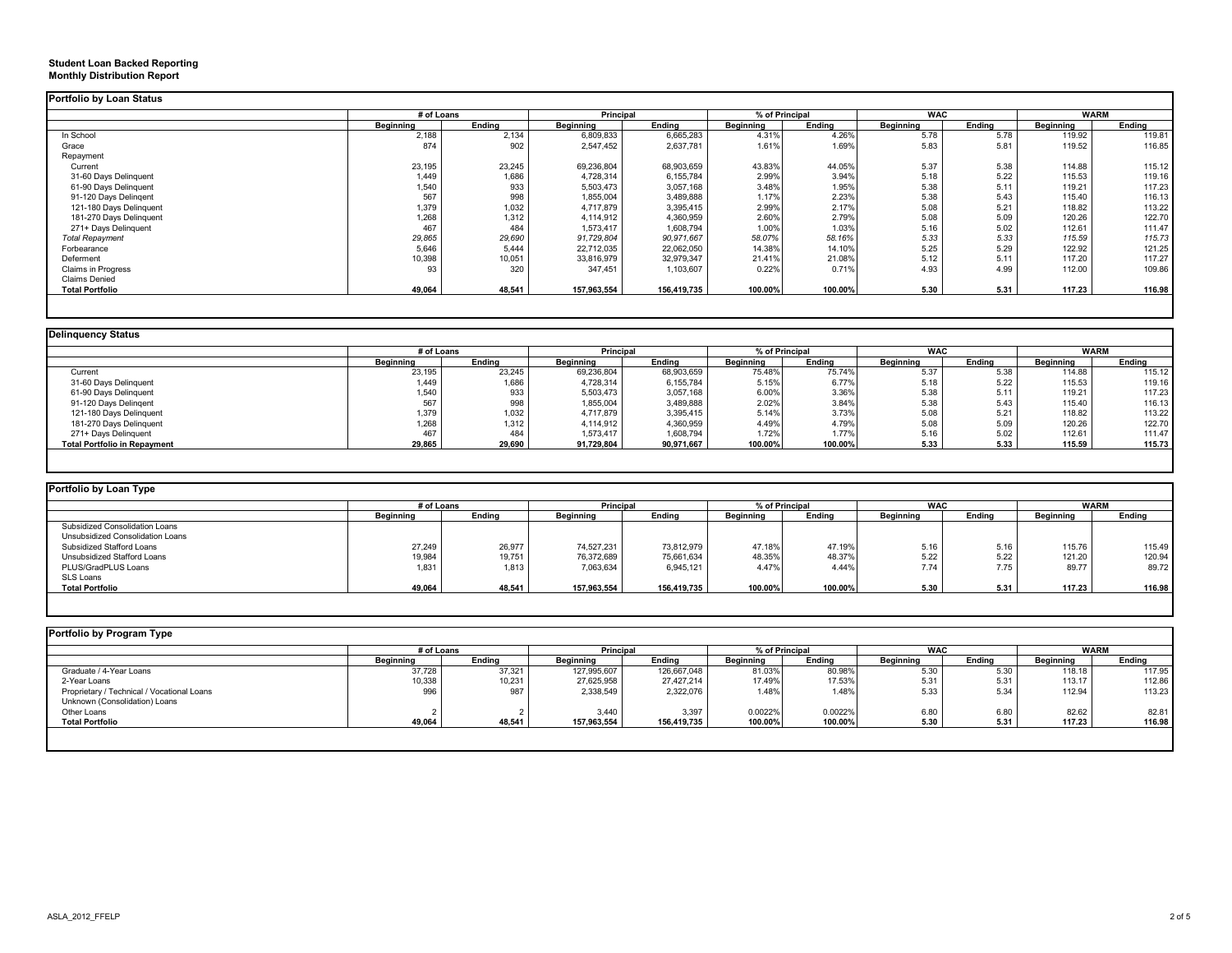**Distribution Date Collection Period**

## **Collection Activity**

| <b>Collection Account</b>                                                                    | as of 3/31/2013 |
|----------------------------------------------------------------------------------------------|-----------------|
| Beginning Balance - March 1, 2013                                                            | 2,144,563       |
| <b>Collection Amount Received</b>                                                            | 2,150,737       |
| Recoveries                                                                                   |                 |
| Reserve Account                                                                              |                 |
| <b>Excess of Required Reserve Account</b>                                                    |                 |
| Transfer from Reserve Fund (to meet DSR Fund requirement)                                    | 4,833           |
| Interest on Investment Earnings                                                              | 322             |
| <b>Acquisition Account</b>                                                                   |                 |
| Payments from Guarantor                                                                      |                 |
| Prior Quarter's Allocations or Adjustments                                                   |                 |
| Prepayments                                                                                  |                 |
| Special Allowance Payable to Department of Education                                         |                 |
| <b>Consolidation Rebate Fees</b>                                                             |                 |
| Transfer from Capitalized Interest Fund                                                      |                 |
| Principal payments, interest payments, administration fees, servicing fees, and trustee fees | (2, 144, 563)   |
| Transfer to Department Rebate Fund                                                           |                 |
| <b>Total Available Funds</b>                                                                 | 2,155,892       |

| <b>Fees Due for Current Period</b> | as of 3/31/2013 |
|------------------------------------|-----------------|
|                                    |                 |
| Indenture Trustee Fees             |                 |
| <b>Servicing Fees</b>              | 91,245          |
| <b>Administration Fees</b>         | 13,035          |
| Late Fees                          |                 |
| <b>Other Fees</b>                  |                 |
| <b>Total Fees</b>                  | 104,280         |
|                                    |                 |

| <b>Cumulative Default Rate</b>                                                                      | as of 3/31/2013 |
|-----------------------------------------------------------------------------------------------------|-----------------|
|                                                                                                     |                 |
| Current Period Defaults (\$)                                                                        | 1,001,089.24    |
| Cumulative Defaults (\$)                                                                            | 2,683,028.01    |
| Cumulative Default (% of original pool balance)                                                     | 1.67%           |
| Cumulative Default (% of cumulative entered repayment balance) <sup>a</sup>                         | 1.82%           |
| Current Period Payments (Recoveries) from Guarantor (\$)                                            | 226,109.48      |
| Current Period Borrower Recoveries (\$)                                                             | n/a             |
| Cumulative Recoveries (\$) <sup>b</sup>                                                             | \$1,498,245.76  |
| <b>Cumulative Recovery Rate (%)</b>                                                                 | 55.84%          |
| Cumulative Net Loss Rate (%)                                                                        | 0.74%           |
| Servicer Reject Rate (FFELP) (%)                                                                    |                 |
| Cumulative Servicer Reject Rate (FFELP) (%)                                                         |                 |
| Repayment balance includes all repayment loans with the exception of balances in claim status<br>a) |                 |
| Cumulative Recoveries includes 97% of claims in progress balances<br>b)                             |                 |

April 25, 2013 March 1, 2013, through March 31, 2013

٦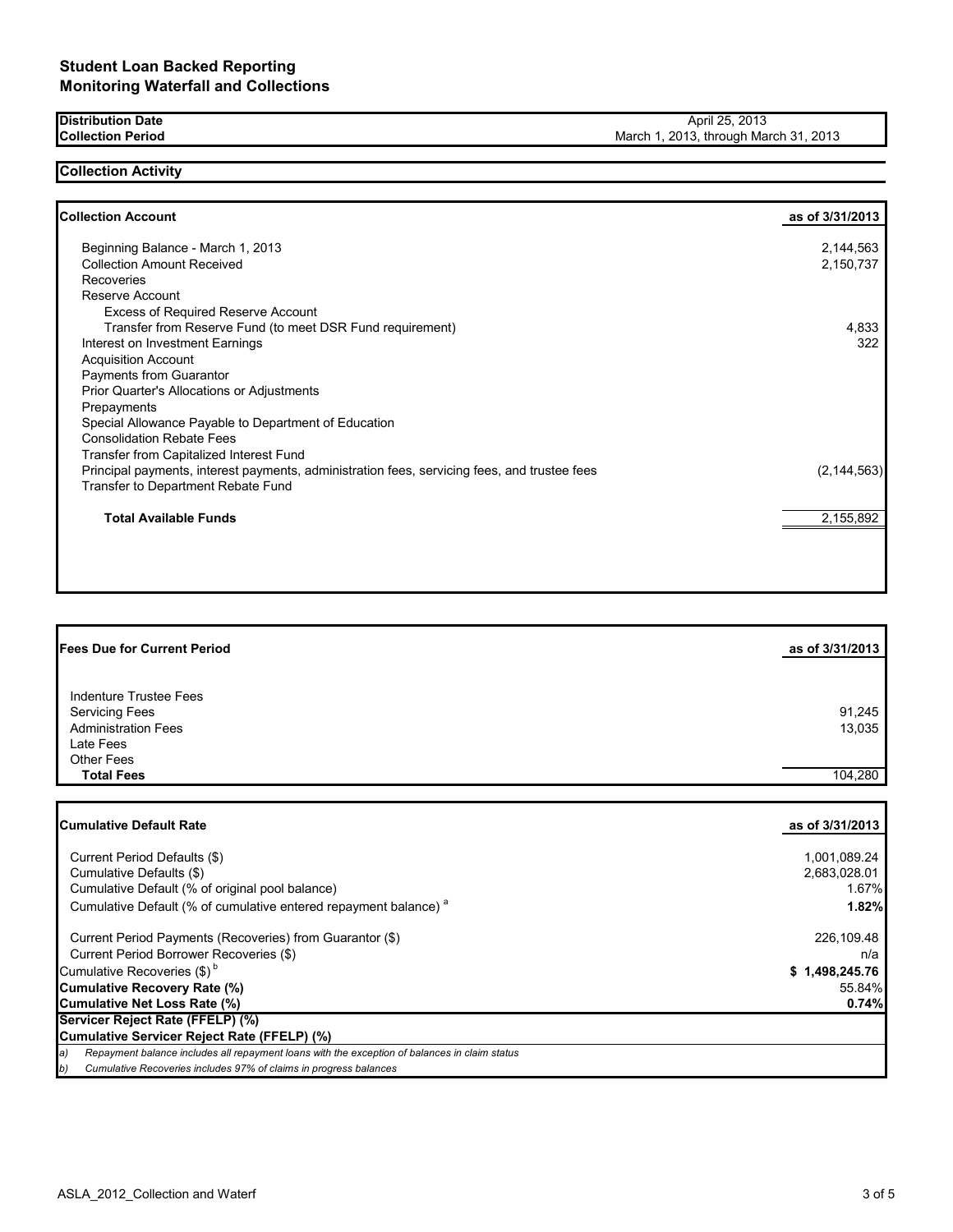#### **Distribution Date Collection Period**

# **Waterfall Activity**

| <b>Waterfall for Distribution</b>                                                         | <b>Amount Due</b> | <b>Amount Remaining</b> |
|-------------------------------------------------------------------------------------------|-------------------|-------------------------|
| <b>Total Available Funds</b>                                                              |                   | 2,155,892               |
| <b>First:</b> Payments required under any Joint Sharing Agreement                         |                   |                         |
| <b>Second: Trustee Fees</b>                                                               |                   |                         |
| <b>Third: Servicing Fees and Backup Servicing Fees</b>                                    | 91.245            | 2,064,647               |
| <b>Fourth: Administration Fees</b>                                                        | 13.035            | 2,051,612               |
| <b>Fifth: Noteholder Interest</b>                                                         | 94,404.63         | 1,957,207               |
| Sixth: Reinstate the balance of the Reserve Fund up to the Specified Reserve Fund Balance |                   |                         |
| Seventh: Noteholder Principal, until paid in full                                         | 1.957.207.37      | (0)                     |

| <b>Principal and Interest Distributions</b> | Class A-1    |
|---------------------------------------------|--------------|
| Quarterly Interest Due                      |              |
| Quarterly Interest Paid                     | 94,404.63    |
| Interest Shortfall                          |              |
| Interest Carryover Due                      |              |
| Interest Carryover Paid                     |              |
| <b>Interest Carryover</b>                   |              |
| Quarterly Principal Distribution Amount     |              |
| Quarterly Principal Paid                    | 1,957,207.37 |
| Shortfall                                   |              |
| <b>Total Distribution Amount</b>            | 2,051,612.00 |
|                                             |              |

```
April 25, 2013
```
March 1, 2013, through March 31, 2013